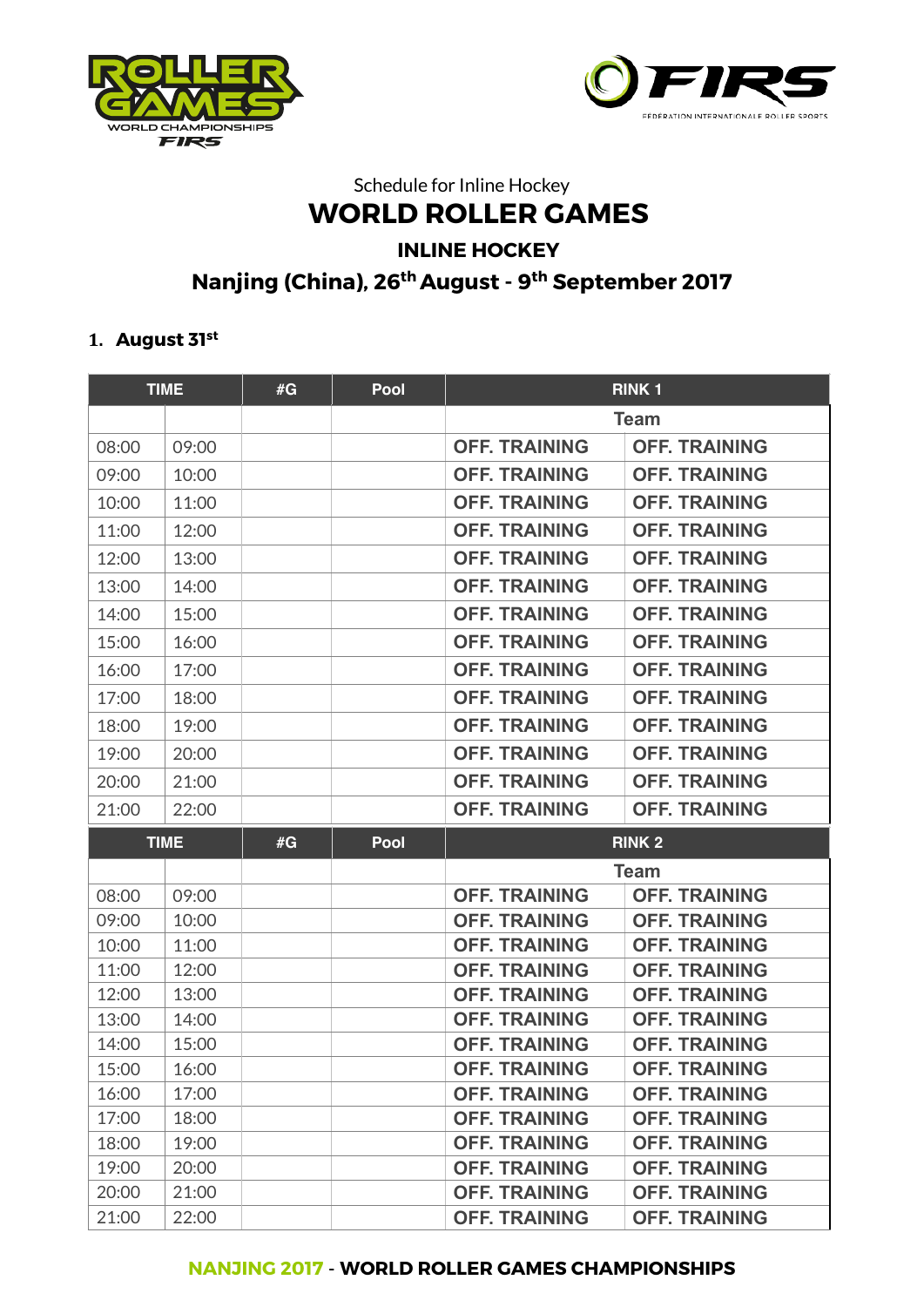



#### **2. Sunday 27st August**

|       | <b>TIME</b> | #G   | <b>Pool</b>  | <b>RINK1</b> |      |
|-------|-------------|------|--------------|--------------|------|
|       |             |      |              | <b>Team</b>  |      |
| 09:00 | 10:30       | Jm01 | Jm-plF       | JmF3         | JmF1 |
| 10:30 | 12:00       | Jm03 | $Jm$ -pl $D$ | JmD3         | JmD1 |
| 12:00 | 13:30       | Jm05 | $Jm$ -pl $B$ | JmB2         | JmB3 |
| 13:30 | 15:00       | Jm06 | Jm-pl A      | JmA2         | JmA3 |
| 15:00 | 16:30       | Jm07 | $Jm$ -pl $B$ | JmB1         | JmB4 |
| 16:30 | 18:00       | Jm08 | Jm-pl A      | JmA1         | JmA4 |

|       | <b>TIME</b> | #G                | <b>Pool</b>  | <b>RINK 2</b>      |                               |
|-------|-------------|-------------------|--------------|--------------------|-------------------------------|
|       |             |                   |              | <b>Team</b>        |                               |
| 09:00 | 10:30       | Jm02              | Jm-pl E      | JmE3               | JmE1                          |
| 10:30 | 12:00       | Jm04              | $Jm$ -pl $C$ | JmC3               | JmC1                          |
| 12:00 | 13:30       | W <sub>i</sub> 01 | $Jm$ -pl $B$ | W <sub>i</sub> B 2 | W <sub>i</sub> B <sub>3</sub> |
| 13:30 | 15:00       | W <sub>i</sub> 02 | Jm-pl A      | WjA2               | WjA3                          |
| 15:00 | 16:30       | Wj03              | $Jm$ -pl $B$ | WjB1               | Wj B $4$                      |
| 16:30 | 18:00       | Wj04              | Jm-pl A      | WjA1               | WjA4                          |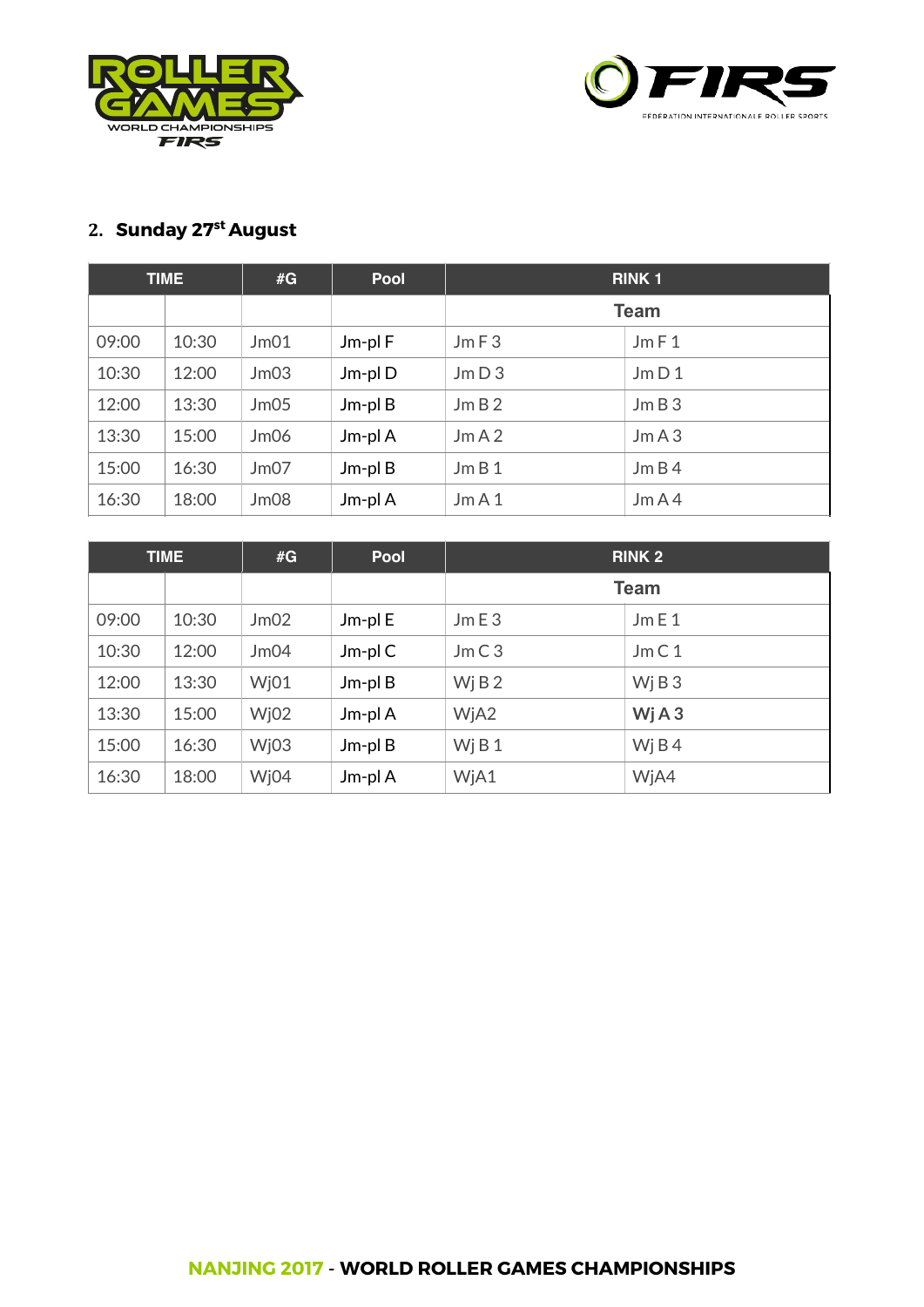



## **3. Monday 28th August**

|       | <b>TIME</b> | #G   | Pool         | <b>RINK1</b> |      |
|-------|-------------|------|--------------|--------------|------|
|       |             |      |              | <b>Team</b>  |      |
| 09:00 | 10:30       | Jm09 | Jm-plF       | JmF2         | JmF3 |
| 10:30 | 12:00       | Jm10 | Jm-pl E      | JmE2         | JmE3 |
| 12:00 | 13:30       | Jm11 | Jm-pl D      | JmD2         | JmD3 |
| 13:30 | 15:00       | Jm13 | $Jm$ -pl $B$ | JmB4         | JmB2 |
| 15:00 | 16:30       | Jm14 | Jm-pl A      | JmA4         | JmA2 |
| 16:30 | 18:00       | Jm15 | $Jm$ -pl $B$ | JmB3         | JmB1 |
| 18:00 | 19:30       | Jm16 | Jm-pl A      | JmA3         | JmA1 |

|       | <b>TIME</b><br>#G |      | Pool         | <b>RINK 2</b> |          |
|-------|-------------------|------|--------------|---------------|----------|
|       |                   |      |              | <b>Team</b>   |          |
| 09:00 | 10:30             | Jm12 | $Jm$ -pl $C$ | JmC2          | JmC3     |
| 10:30 | 12:00             | Wj05 | Wj-pl B      | WjB2          | Wi B $4$ |
| 12:00 | 13:30             | Wj06 | Wj-pl A      | WjA2          | Wj $A4$  |
| 13:30 | 15:00             | Wj07 | Wj-pl B      | WjB3          | WjB1     |
| 15:00 | 16:30             | Wj08 | Wj-pl A      | WjA3          | WjA1     |
| 16:30 | 18:00             |      |              |               |          |
| 18:00 | 19:30             |      |              |               |          |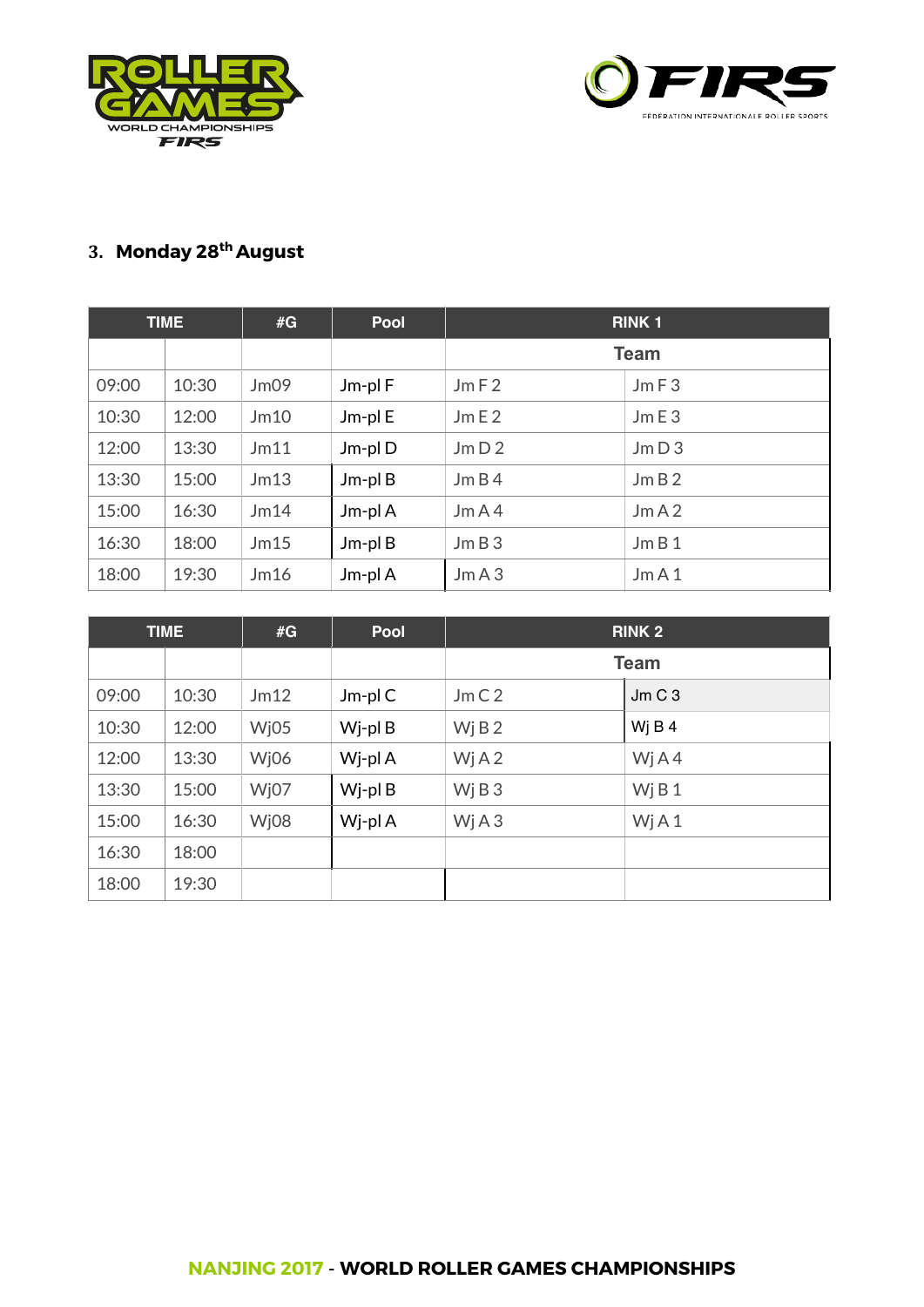



## **4. Tuesday 29th August**

|       | <b>TIME</b> | #G   | Pool         | <b>RINK1</b>    |         |
|-------|-------------|------|--------------|-----------------|---------|
|       |             |      |              | <b>Team</b>     |         |
| 09:00 | 10:30       | Jm17 | Jm-plF       | JmF1            | JmF2    |
| 10:30 | 12:00       | Jm19 | Jm-plD       | Jm D1           | Jm D2   |
| 12:00 | 13:30       | Jm21 | $Jm$ -pl $B$ | JmB3            | JmB4    |
| 13:30 | 15:00       | Jm22 | Jm-pl A      | JmA3            | JmA4    |
| 15:00 | 16:30       | Jm23 | $Jm$ -pl $B$ | JmB1            | JmB2    |
| 16:30 | 18:00       | Jm24 | Jm-pl A      | JmA1            | JmA2    |
| 18:00 | 19:30       | Jm25 | Jm-barr      | $Jm 1^{\circ}C$ | Jm 1° D |
| 19:30 | 21:00       | Jm26 |              |                 |         |

|       | <b>TIME</b> | #G    | Pool         | <b>RINK 2</b>   |                 |
|-------|-------------|-------|--------------|-----------------|-----------------|
|       |             |       |              | <b>Team</b>     |                 |
| 09:00 | 10:30       | Jm18  | Jm-pl E      | JmE1            | JmE2            |
| 10:30 | 12:00       | Jm 20 | $Jm$ -pl $C$ | JmC1            | JmC2            |
| 12:00 | 13:30       | Wj 09 | $Jm$ -pl $B$ | Wj $B$ 4        | Wj B $3$        |
| 13:30 | 15:00       | Wj 10 | Jm-pl A      | Wj $A4$         | Wj $A3$         |
| 15:00 | 16:30       | Wj 11 | $Jm$ -pl $B$ | WjB1            | Wj B $2$        |
| 16:30 | 18:00       | Wj 12 | Jm-pl A      | WjA1            | Wj $A2$         |
| 18:00 | 19:30       | Jm26  | Jm-barr      | $Jm 1^{\circ}E$ | $Jm 1^{\circ}F$ |
| 19:30 | 21:00       |       |              |                 |                 |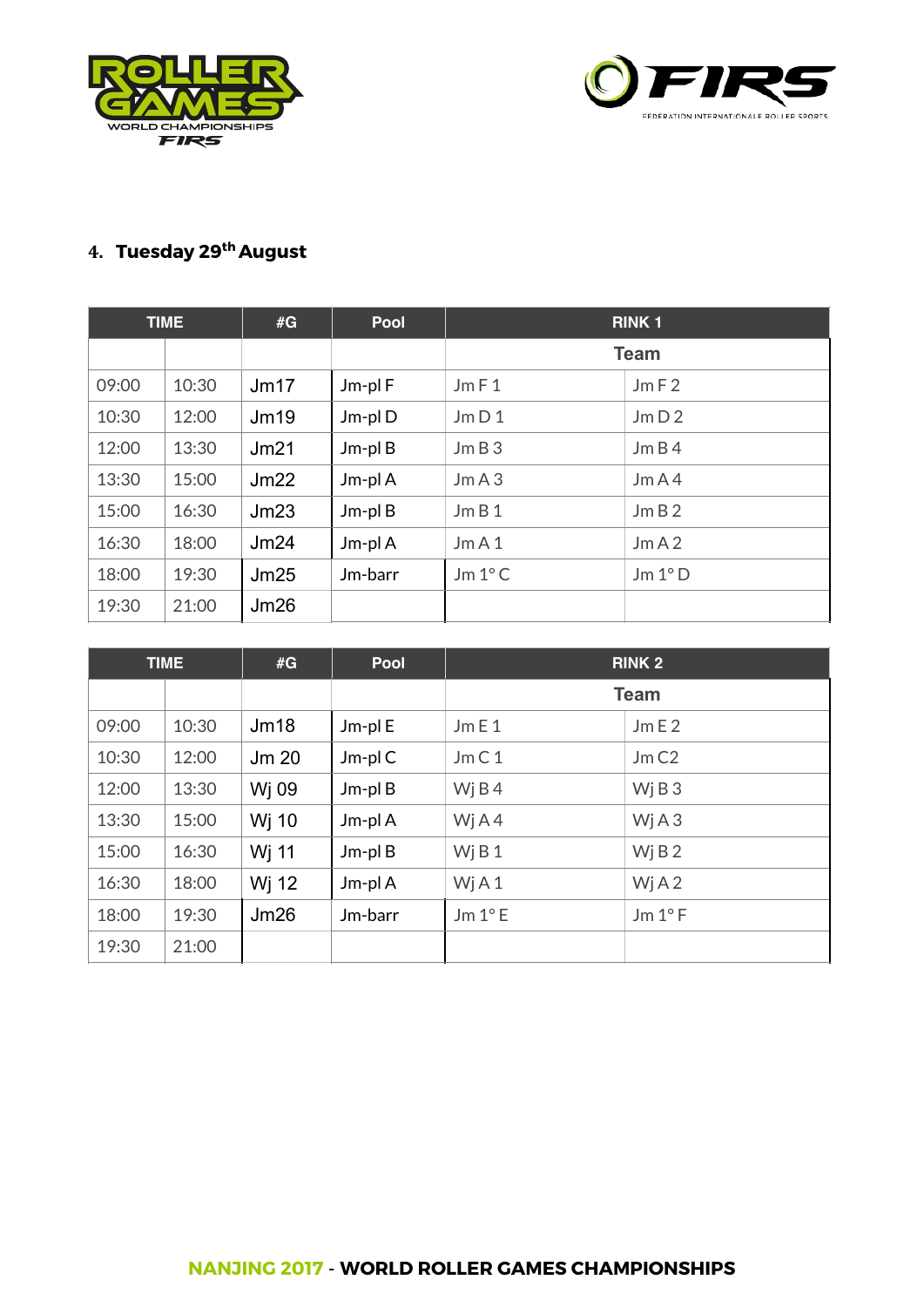



# **5. Wednesday 30th August**

|       | <b>TIME</b> | #G               | <b>Pool</b> | <b>RINK1</b>                    |                 |
|-------|-------------|------------------|-------------|---------------------------------|-----------------|
|       |             |                  |             | <b>Team</b>                     |                 |
| 09:00 | 10:30       | Jm 27            | Jm-17/20    | pool G-3°C                      | pool G-3°F      |
| 10:30 | 12:00       | Jm 29            | $Jm-9/16$   | $\text{Jm } 4^{\circ} \text{A}$ | $Jm 2^{\circ}F$ |
| 12:00 | 13:30       | Jm <sub>31</sub> | $Jm-9/16$   | $Jm$ -Lo $#25$                  | $Jm-2$ °E       |
| 13:30 | 15:00       | Jm <sub>33</sub> | $Jm-Qf1$    | Jm 2°B                          | $Jm 3^\circ A$  |
| 15:00 | 16:30       | Jm34             | $Jm-Qf2$    | Jm 2°A                          | Jm 3° B         |
| 16:30 | 18:00       | Jm <sub>35</sub> | $Jm-Qf3$    | Jm 1°B                          | Jm-wi $#25$     |
| 18:00 | 19:30       | Jm 36            | $Jm-Qf4$    | Jm 1°B                          | Jm-wi $#26$     |

|       | <b>TIME</b> | #G               | <b>Pool</b> | <b>RINK 2</b>    |                                 |
|-------|-------------|------------------|-------------|------------------|---------------------------------|
|       |             |                  |             | <b>Team</b>      |                                 |
| 09:00 | 10:30       | Jm 28            | Jm-17/20    | pool G-3°C       | pool G-3°E                      |
| 10:30 | 12:00       | Jm30             | $Jm-9/16$   | Jm 4°B           | $Jm 2^{\circ}C$                 |
| 12:00 | 13:30       | Wi 13            | $Jm-Qf1$    | Wj $2^{\circ}$ B | $Wj 3^\circ A$                  |
| 13:30 | 15:00       | Wj 14            | $Jm-Qf2$    | Wj $2^{\circ}$ A | W <sub>i</sub> 3 <sup>°</sup> B |
| 15:00 | 16:30       | Wj 15            | $Jm-Qf3$    | Wj $1^\circ$ B   | Wj $4^\circ$ A                  |
| 16:30 | 18:00       | Wj 16            | $Jm-Qf4$    | Wj $1^\circ$ A   | Wi $4°B$                        |
| 18:00 | 19:30       | Jm <sub>32</sub> | $Jm-9/16$   | $Jm$ -Lo $#26$   | $Jm-2°D$                        |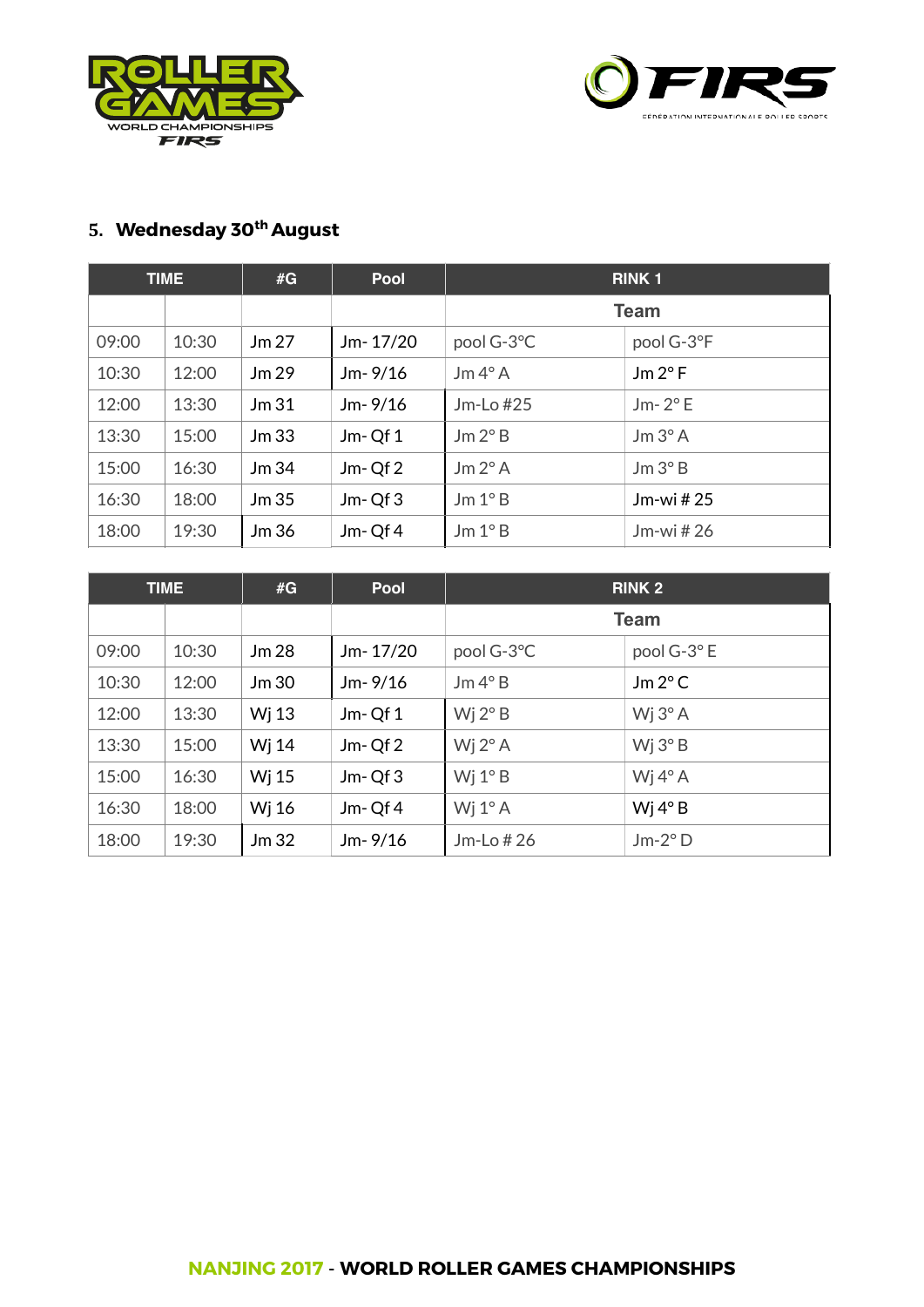



#### **6. Wednesday 31st August**

|       | <b>TIME</b> | #G               | Pool              | <b>RINK1</b> |             |
|-------|-------------|------------------|-------------------|--------------|-------------|
|       |             |                  |                   |              | <b>Team</b> |
| 09:00 | 10:30       | Jm <sub>37</sub> | $Jm$ 17/20        | Pool G-3°C   | Pool G-3°D  |
| 10:30 | 12:00       | Jm39             | Jm 13/16          | Jm-Lo $#29$  | Jm-Lo $#32$ |
| 12:00 | 13:30       | Jm <sub>41</sub> | $Jm$ 9/12         | Jm-Wi # 29   | Jm-Wi $#32$ |
| 13:30 | 15:00       | Jm <sub>42</sub> | $Jm$ 9/12         | Jm-Wi $#30$  | Jm-Wi $#31$ |
| 15:00 | 16:30       | Jm <sub>43</sub> | Jm <sub>5/8</sub> | Jm-Lo $#33$  | Jm-Lo $#36$ |
| 16:30 | 18:00       | Jm <sub>45</sub> | Jm-Sf $1$         | JM-Wi #33    | Jm-Wi # 36  |
| 18:00 | 19:30       | Jm46             | $Jm-Sf2$          | Jm-Wi # 34   | Jm-Wi # 35  |
| 19:30 | 21:00       | Jm <sub>47</sub> | Jm 17/20          | Pool G-3°E   | Pool G-3°C  |

|       | <b>TIME</b> | #G                | Pool               | <b>RINK 2</b>  |              |
|-------|-------------|-------------------|--------------------|----------------|--------------|
|       |             |                   |                    |                | <b>Team</b>  |
| 09:00 | 10:30       | Jm38              | $Jm-17/20$         | Pool G-3°F     | Pool G-3°E   |
| 10:30 | 12:00       | Jm40              | $Jm-13/16$         | $Jm$ -Lo $#30$ | Jm-Lo $#31$  |
| 12:00 | 13:30       | Wj 17             | $Wj-c5/8$          | Wi-Lo $# 13$   | Wi-Lo $# 16$ |
| 13:30 | 15:00       | Wj 18             | $Wj-c5/8$          | Wj-Lo $# 14$   | Wi-Lo $# 15$ |
| 15:00 | 16:30       | Jm44              | $Jm-5/8$           | Jm-Lo $#34$    | JM-Lo #35    |
| 16:30 | 18:00       | W <sub>i</sub> 19 | Wj-Sf 1            | Wj-Wi # 13     | Wj-Wi # 16   |
| 18:00 | 19:30       | W <sub>i</sub> 20 | Wi-Sf <sub>2</sub> | Wj-Wi # 14     | Wj-Wi # 15   |
| 19:30 | 21:00       | Jm 48             | $Jm-17/20$         | pool G-3°D     | pool G-3°F   |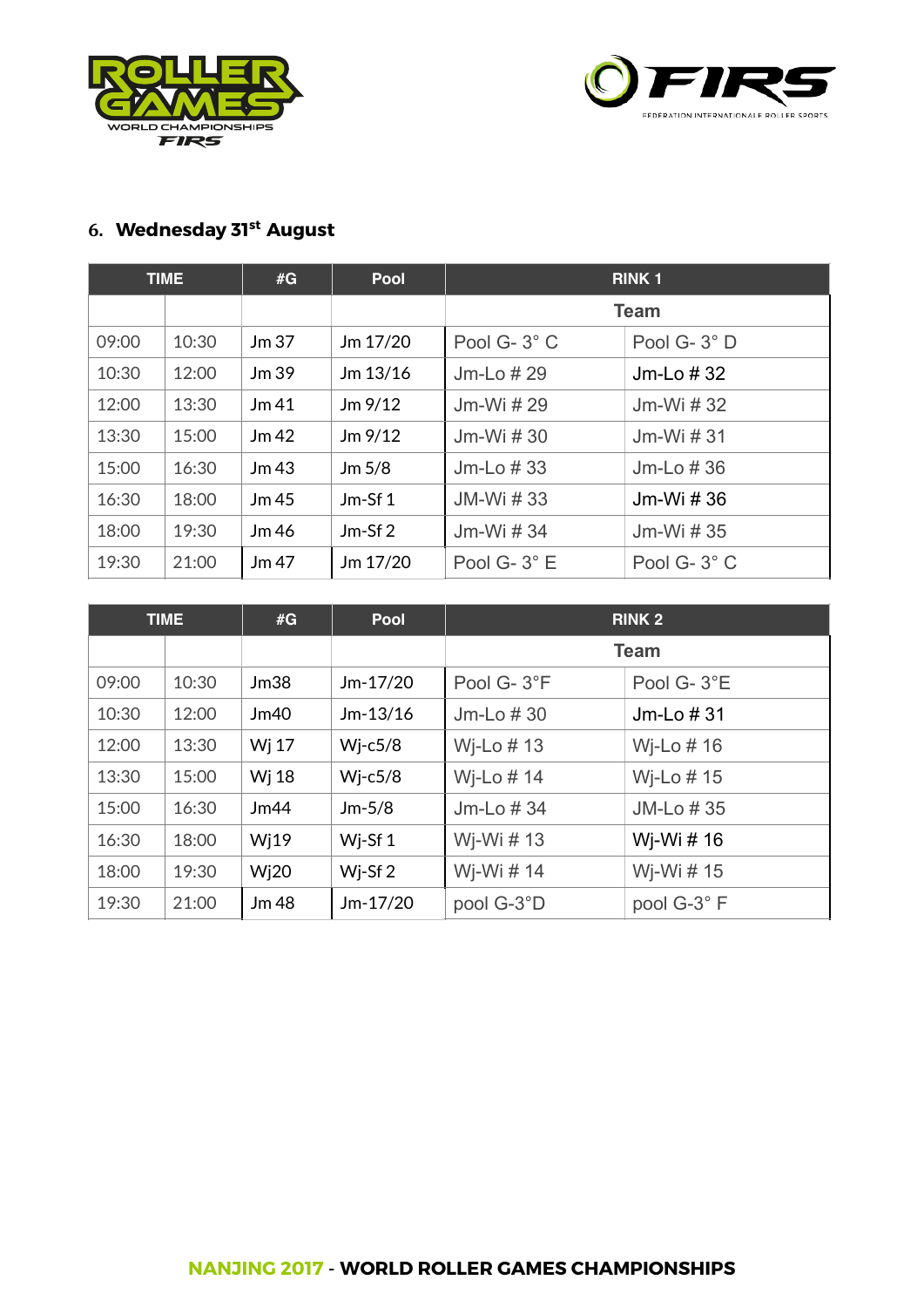



### **7. Friday 01th August**

|       | <b>TIME</b> | #G | Pool | <b>RINK1</b>         |                      |
|-------|-------------|----|------|----------------------|----------------------|
|       |             |    |      |                      | <b>Team</b>          |
| 6:45  | 7:30        |    | 1T   | <b>OFF. TRAINING</b> | <b>OFF. TRAINING</b> |
| 7:30  | 8:15        |    | 2T   | <b>OFF. TRAINING</b> | <b>OFF. TRAINING</b> |
| 8:15  | 9:00        |    | 3T   | <b>OFF. TRAINING</b> | <b>OFF. TRAINING</b> |
| 9:00  | 9:45        |    | 4T   | <b>OFF. TRAINING</b> | <b>OFF. TRAINING</b> |
| 9:45  | 10:30       |    | 5T   | <b>OFF. TRAINING</b> | <b>OFF. TRAINING</b> |
| 10:30 | 11:15       |    | 6T   | <b>OFF. TRAINING</b> | <b>OFF. TRAINING</b> |
| 11:15 | 12:00       |    | 7T   | <b>OFF. TRAINING</b> | <b>OFF. TRAINING</b> |
| 12:00 | 12:45       |    | 8T   | <b>OFF. TRAINING</b> | <b>OFF. TRAINING</b> |
| 12:45 | 13:30       |    | 9T   | <b>OFF. TRAINING</b> | <b>OFF. TRAINING</b> |
| 13:30 | 14:15       |    | 10T  | <b>OFF. TRAINING</b> | <b>OFF. TRAINING</b> |
| 14:15 | 15:00       |    | 11T  | <b>OFF. TRAINING</b> | <b>OFF. TRAINING</b> |
| 15:00 | 15:45       |    | 12T  | <b>OFF. TRAINING</b> | <b>OFF. TRAINING</b> |
| 15:45 | 16:30       |    | 13T  | <b>OFF. TRAINING</b> | <b>OFF. TRAINING</b> |
| 16:30 | 17:15       |    | 14T  | <b>OFF. TRAINING</b> | <b>OFF. TRAINING</b> |
| 17:15 | 18:00       |    | 15T  | <b>OFF. TRAINING</b> | <b>OFF. TRAINING</b> |
| 18:00 | 18:45       |    | 16T  | <b>OFF. TRAINING</b> | <b>OFF. TRAINING</b> |
| 18:45 | 19:30       |    | 17T  | <b>OFF. TRAINING</b> | <b>OFF. TRAINING</b> |
| 19:30 | 20:15       |    | 18T  | <b>OFF. TRAINING</b> | <b>OFF. TRAINING</b> |
| 20:15 | 21:00       |    | 19T  | <b>OFF. TRAINING</b> | <b>OFF. TRAINING</b> |
| 21:00 | 21:45       |    | 20T  | <b>OFF. TRAINING</b> | <b>OFF. TRAINING</b> |
| 21:45 | 22:30       |    | 21T  | <b>OFF. TRAINING</b> | <b>OFF. TRAINING</b> |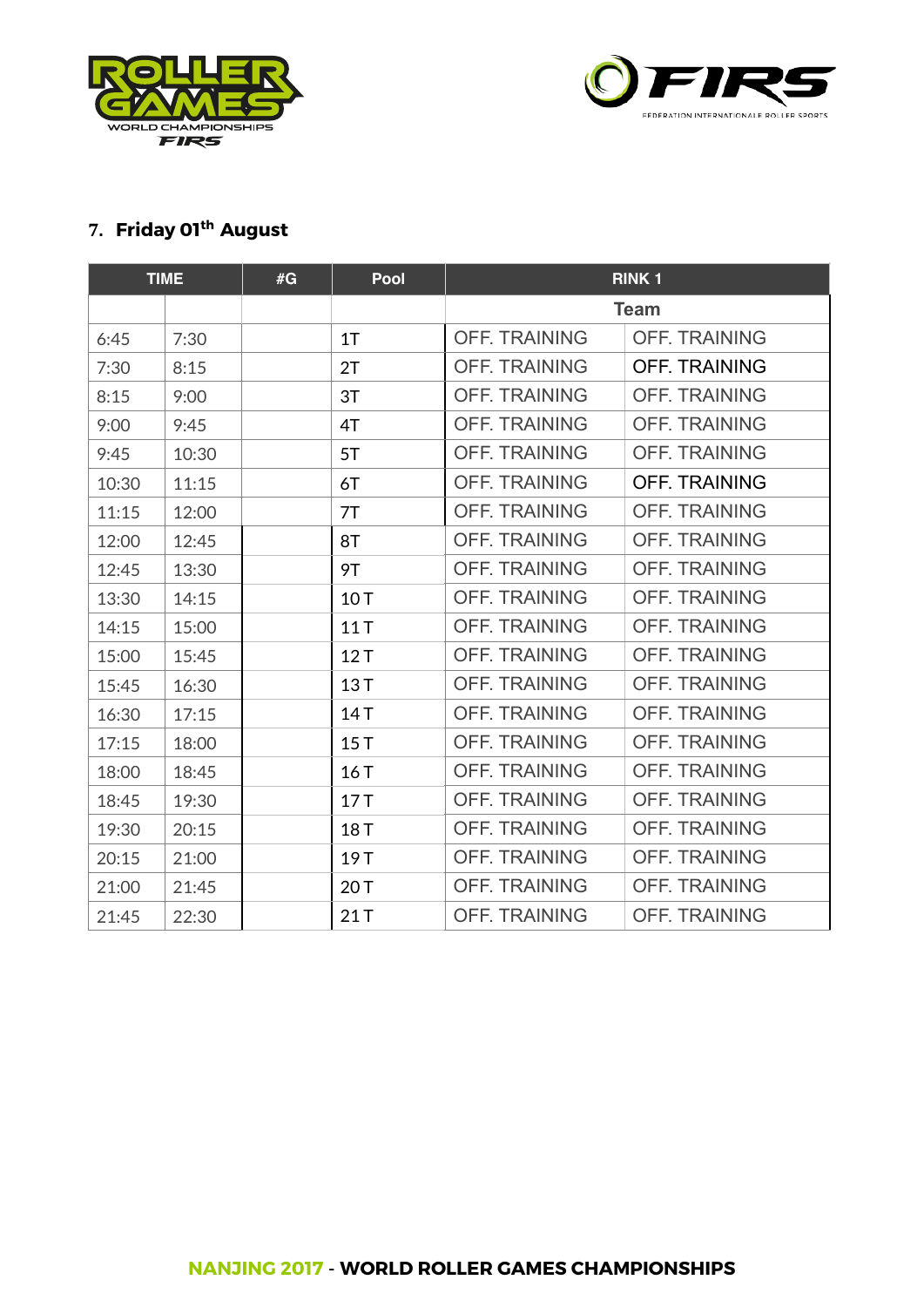



|       | <b>TIME</b> | #G | Pool | <b>RINK 2</b>        |                      |
|-------|-------------|----|------|----------------------|----------------------|
|       |             |    |      |                      | <b>Team</b>          |
| 6:45  | 7:30        |    | 22T  | <b>OFF. TRAINING</b> | <b>OFF. TRAINING</b> |
| 7:30  | 8:15        |    | 23T  | <b>OFF. TRAINING</b> | <b>OFF. TRAINING</b> |
| 8:15  | 9:00        |    | 24 T | <b>OFF. TRAINING</b> | <b>OFF. TRAINING</b> |
| 9:00  | 9:45        |    | 25T  | <b>OFF. TRAINING</b> | <b>OFF. TRAINING</b> |
| 9:45  | 10:30       |    | 26T  | <b>OFF. TRAINING</b> | <b>OFF. TRAINING</b> |
| 10:30 | 11:15       |    | 27T  | <b>OFF. TRAINING</b> | <b>OFF. TRAINING</b> |
| 11:15 | 12:00       |    | 28T  | <b>OFF. TRAINING</b> | <b>OFF. TRAINING</b> |
| 12:00 | 12:45       |    | 29T  | <b>OFF. TRAINING</b> | <b>OFF. TRAINING</b> |
| 12:45 | 13:30       |    | 30T  | <b>OFF. TRAINING</b> | <b>OFF. TRAINING</b> |
| 13:30 | 14:15       |    | 31T  | <b>OFF. TRAINING</b> | <b>OFF. TRAINING</b> |
| 14:15 | 15:00       |    | 32T  | <b>OFF. TRAINING</b> | <b>OFF. TRAINING</b> |
| 15:00 | 15:45       |    | 33T  | <b>OFF. TRAINING</b> | <b>OFF. TRAINING</b> |
| 15:45 | 16:30       |    | 34T  | <b>OFF. TRAINING</b> | <b>OFF. TRAINING</b> |
| 16:30 | 17:15       |    | 35T  | <b>OFF. TRAINING</b> | <b>OFF. TRAINING</b> |
| 17:15 | 18:00       |    | 36T  | <b>OFF. TRAINING</b> | <b>OFF. TRAINING</b> |
| 18:00 | 18:45       |    | 37T  | <b>OFF. TRAINING</b> | <b>OFF. TRAINING</b> |
| 18:45 | 19:30       |    | 38T  | <b>OFF. TRAINING</b> | <b>OFF. TRAINING</b> |
| 19:30 | 20:15       |    | 39T  | <b>OFF. TRAINING</b> | <b>OFF. TRAINING</b> |
| 20:15 | 21:00       |    | 40 T | <b>OFF. TRAINING</b> | <b>OFF. TRAINING</b> |
| 21:00 | 21:45       |    | 41T  | <b>OFF. TRAINING</b> | <b>OFF. TRAINING</b> |
| 21:45 | 22:30       |    | 42 T | <b>OFF. TRAINING</b> | <b>OFF. TRAINING</b> |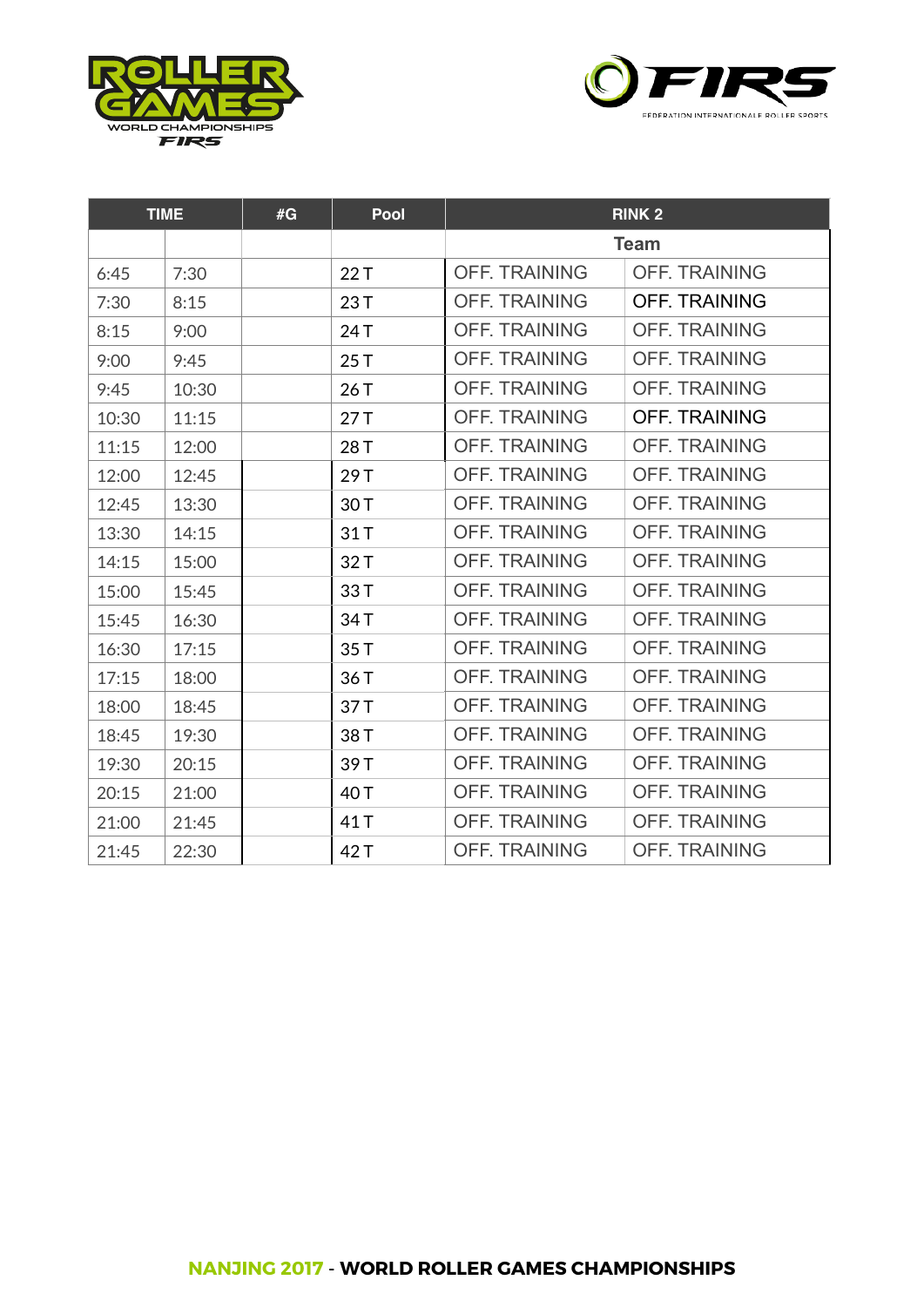



# **8. Saturday 2th August**

|       | <b>TIME</b> | #G               | <b>Pool</b> | <b>RINK1</b>      |                 |
|-------|-------------|------------------|-------------|-------------------|-----------------|
|       |             |                  |             | <b>Team</b>       |                 |
| 07:00 | 08:30       | Jm <sub>53</sub> | $Jm-7/8$    | Jm-Lo $#43$       | $Jm$ -Lo $#$ 44 |
| 08:30 | 10:00       | Jm 54            | $Jm-5/6$    | JM-Wi #43         | <b>JM-Wi#44</b> |
| 10:00 | 11:30       | <b>Ws 01</b>     | W-pool F    | Ws F <sub>3</sub> | Ws F1           |
| 11:30 | 13:00       | Wi 21            | $Wi-7/8$    | Wj-Lo #17         | Wj-Lo #18       |
| 13:00 | 14:30       | <b>Ws03</b>      | W-pool-D    | Ws D3             | <b>Ws D 13</b>  |
| 14:30 | 16:00       | Wj 22            | $Wj-5/6$    | Wj-Wi #17         | Wj-Wi #18       |

|       | <b>TIME</b> | #G           | <b>Pool</b> | <b>RINK 2</b>     |                |
|-------|-------------|--------------|-------------|-------------------|----------------|
|       |             |              |             | <b>Team</b>       |                |
| 07:00 | 08:30       | Jm 49        | Jm 15/16    | Jm-Lo #39         | Jm-Lo #40      |
| 08:30 | 10:00       | Jm 50        | Jm 13/14    | Jm-Lo #39         | Jm-Lo #40      |
| 10:00 | 11:30       | <b>Ws 02</b> | W-pool E    | Ws E3             | Ws E 1         |
| 11:30 | 13:00       | Jm 51        | Jm 11/12    | Jm-Lo #41         | $Jm$ -Lo $#41$ |
| 13:00 | 14:30       | Jm 52        | $Jm$ 9/10   | Jm-Lo #41         | Jm-Lo #41      |
| 14:30 | 16:00       | <b>Ws 04</b> | W pool C    | Ws C <sub>3</sub> | Ws C 1         |

**20:00** ROLLER GAMES OPEN CEREMONY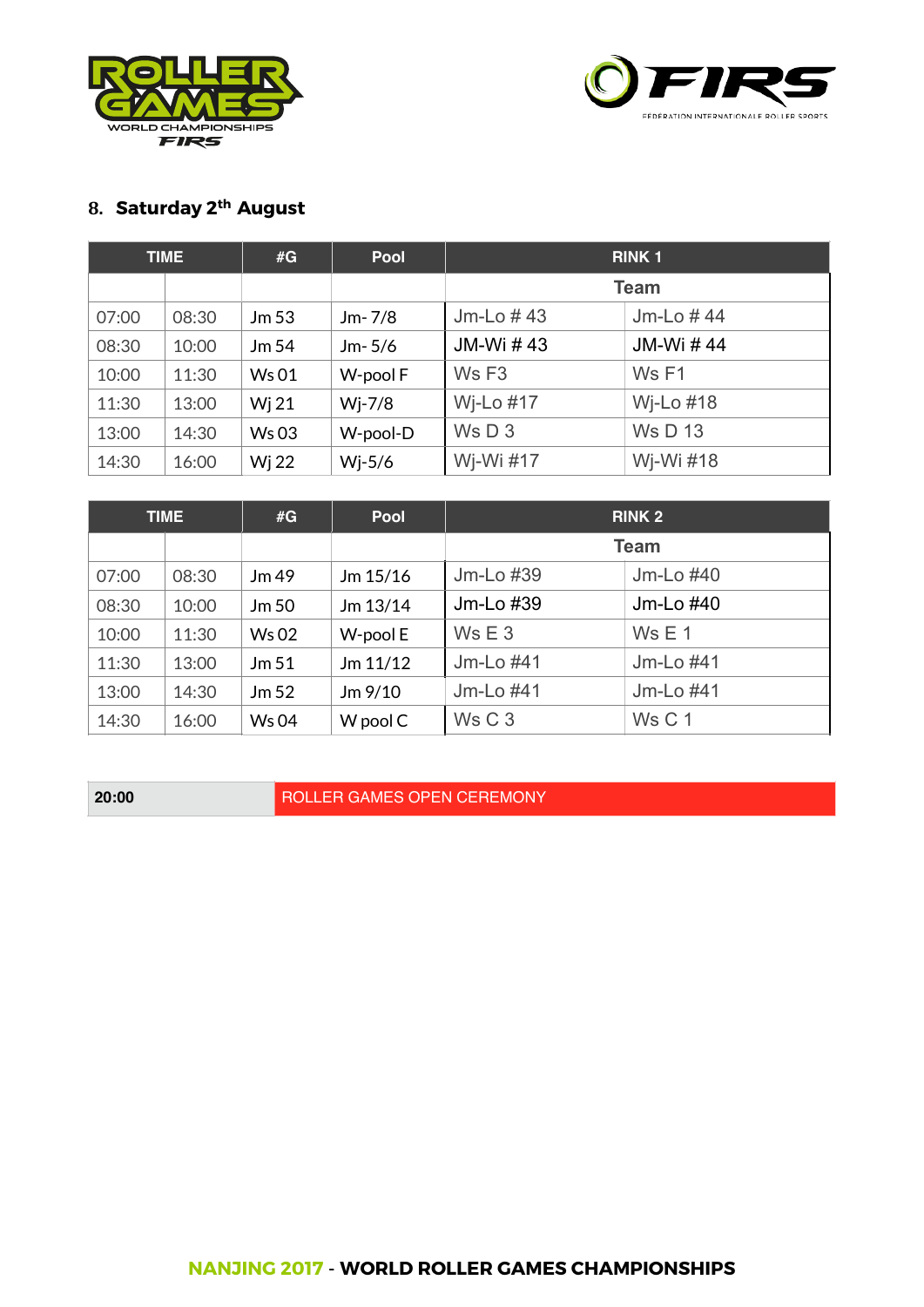



# **9. Sunday 3th September**

|       | <b>TIME</b> | #G    | Pool                         | <b>RINK1</b>   |             |
|-------|-------------|-------|------------------------------|----------------|-------------|
|       |             |       |                              |                | <b>Team</b> |
| 07:00 | 08:20       | Ms 01 | M-pool F                     | MsF3           | MsF1        |
| 08:20 | 09:40       | Ms 03 | M-pool C                     | Ms D3          | Ms D 1      |
| 09:40 | 11:00       | Ms 05 | M-pool B                     | Ms B 1         | Ms B3       |
| 11:00 | 12:20       | Ms 06 | M-pool A                     | MsA1           | MsA3        |
| 12:20 | 13:40       | Ms 08 | M-pool E                     | Ms E2          | Ms E4       |
| 14:00 | 15:00       | Wj 23 | Wj 3/4                       | Wj-Lo $#19$    | Wj-Lo $#20$ |
| 15:30 | 16:20       | Jm 55 | $Jm$ 3/4                     | $Jm$ -Lo $#45$ | Jm-Lo #46   |
| 17:00 | 17:40       | Wj 24 | Wj 1/2                       | Wj-Wi #19      | Wj-Wi #20   |
| 18:30 | 20:00       | Jm 56 | $Jm$ 1/2                     | Jm-Wi #45      | Jm-Wi #46   |
| 20:00 |             |       | <b>AWARD CEREMONY JUNIOR</b> |                |             |

|       | <b>TIME</b> | #G           | Pool     | <b>RINK 2</b> |             |
|-------|-------------|--------------|----------|---------------|-------------|
|       |             |              |          |               | <b>Team</b> |
| 07:00 | 08:20       | Ms 02        | M-pool E | Ms E3         | Ms E1       |
| 08:20 | 09:40       | Ms 04        | M-pool C | Ms C 3        | Ms C 1      |
| 09:40 | 11:00       | Ms 07        | M-pool F | Ms F2         | MsF4        |
| 11:00 | 12:20       | <b>Ws 05</b> | W-pool B | Ws B 2        | Ws B 4      |
| 12:20 | 13:40       | <b>Ws06</b>  | W-pool B | Ws B3         | Ws B 1      |
| 13:40 | 15:00       | Ws 07        | W-pool B | Ws A2         | WSA4        |
| 15:00 | 16:20       | <b>Ws08</b>  | W-pool A | Ws A3         | Ws A 1      |
| 16:20 | 17:40       | Ms 10        | M-pool C | Ms C 2        | Ms C 4      |
| 17:40 | 20:00       | Ms 11        | M-pool B | MsB2          | Ms B4       |
| 19:00 | 20:20       | Ms 12        | M-pool A | MsA2          | MsA4        |
| 20:20 | 21:40       |              |          |               |             |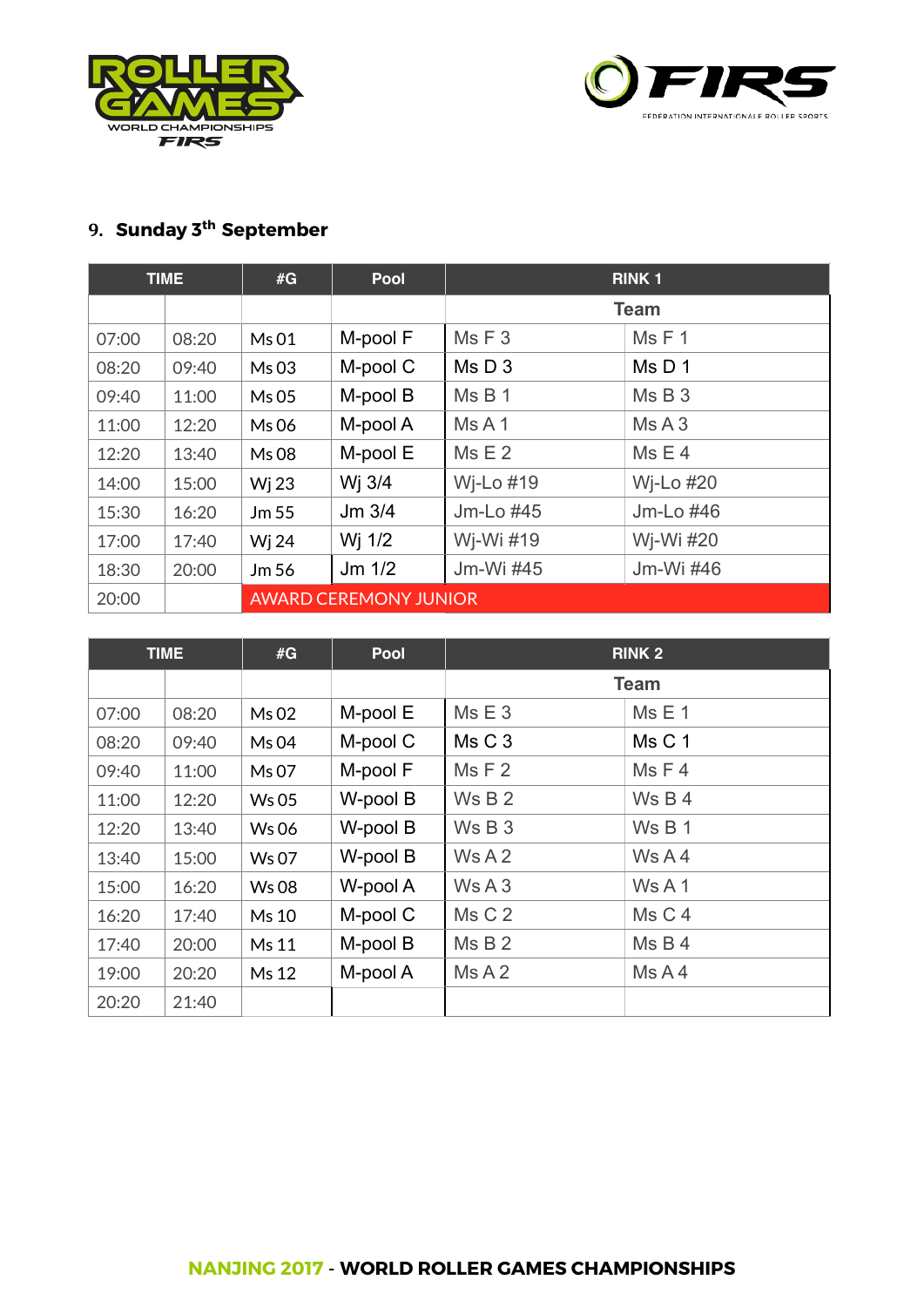



## **10. Monday 4th September**

|       | <b>TIME</b> | #G    | <b>Pool</b> | <b>RINK1</b> |             |
|-------|-------------|-------|-------------|--------------|-------------|
|       |             |       |             |              | <b>Team</b> |
| 07:00 | 08:20       | Ms 13 | M-pool F    | Ms F2        | MsF3        |
| 08:20 | 09:40       | Ms 14 | M-pool E    | Ms E2        | Ms E3       |
| 09:40 | 11:00       | Ms 15 | M-pool D    | Ms D2        | MsD3        |
| 11:00 | 12:20       | Ms 16 | M-pool C    | Ms C 2       | Ms C 3      |
| 12:20 | 13:40       | Ms 17 | M-pool B    | MsB2         | MsB3        |
| 13:40 | 15:00       | Ms 18 | M-pool A    | MsA2         | MsA3        |
| 15:00 | 16:20       | Ms 19 | M-pool F    | MsF1         | MsF4        |
| 16:20 | 17:40       | Ms 20 | M-pool E    | Ms E 1       | Ms E4       |
| 17:40 | 19:00       | Ms 23 | M-pool B    | MsB1         | Ms B4       |
| 19:00 | 20:20       | Ms 24 | M-pool A    | MsA1         | MsA4        |
| 20:20 | 21:40       |       |             |              |             |

|       | <b>TIME</b> | #G           | Pool     | <b>RINK 2</b> |                   |
|-------|-------------|--------------|----------|---------------|-------------------|
|       |             |              |          |               | <b>Team</b>       |
| 07:00 | 08:20       | Ws 09        | W-pool F | WsF2          | WSF3              |
| 08:20 | 09:40       | <b>Ws 10</b> | W-pool E | Ws E 2        | Ws E3             |
| 09:40 | 11:00       | <b>Ws 11</b> | W-pool D | Ws D 2        | Ws D3             |
| 11:00 | 12:20       | <b>Ws 12</b> | W-pool C | Ws C 2        | Ws C <sub>3</sub> |
| 12:20 | 13:40       | <b>Ws 13</b> | W-pool B | Ws B 2        | WSB3              |
| 13:40 | 15:00       | <b>Ws 14</b> | W-pool A | Ws A2         | Ws A3             |
| 15:00 | 16:20       | <b>Ws 15</b> | W-pool B | Ws B 1        | WSB4              |
| 16:20 | 17:40       | <b>Ws 16</b> | W-pool A | WsA1          | Ws A4             |
| 17:40 | 19:00       | Ms 21        | M-pool D | Ms D 1        | Ms D4             |
| 19:00 | 20:20       | Ms 22        | M-pool C | Ms C 1        | Ms C 4            |
| 20:20 | 21:40       |              |          |               |                   |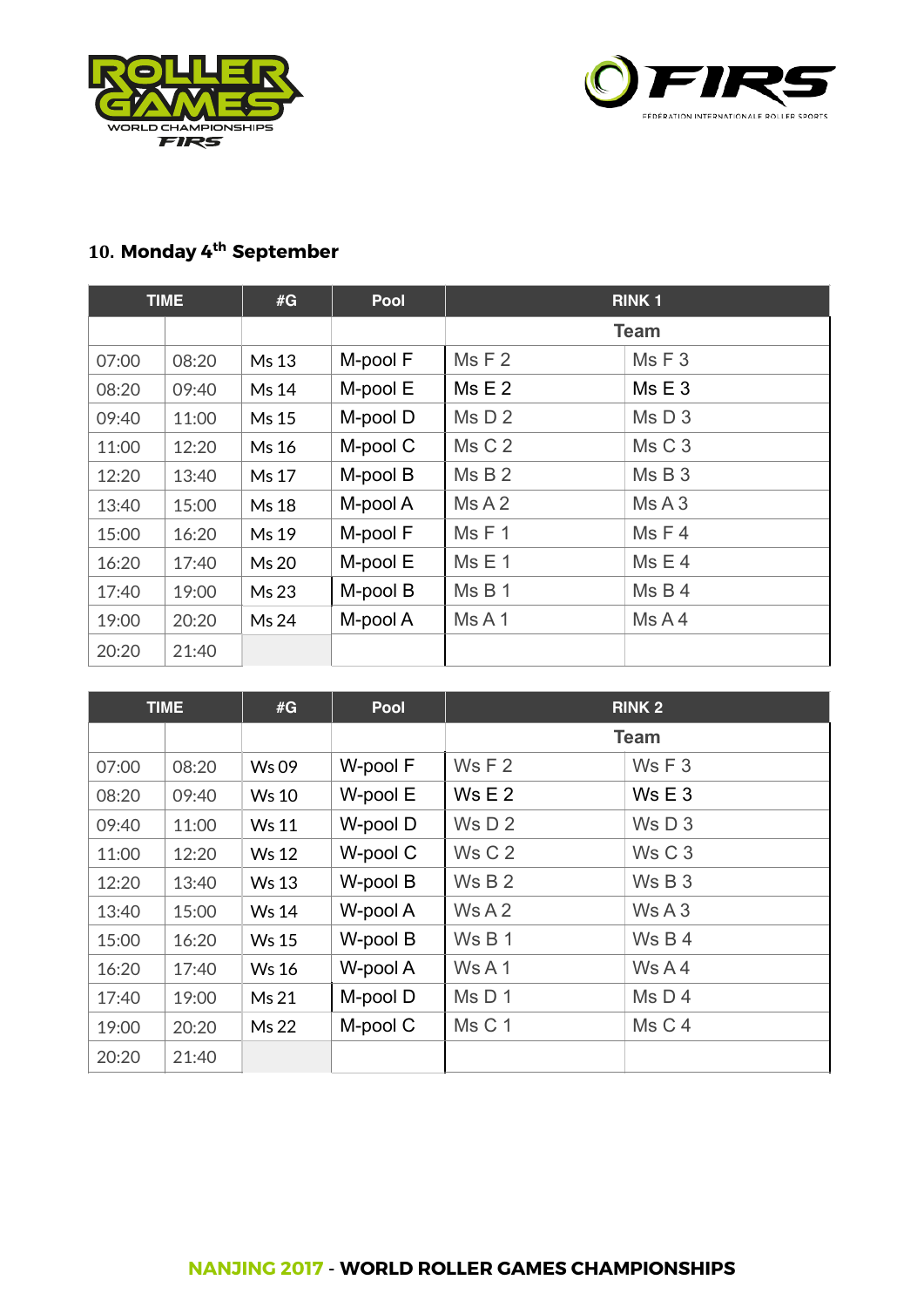



### **11.Tuesday 5th September**

|       | <b>TIME</b> | #G           | Pool     | <b>RINK1</b> |                  |
|-------|-------------|--------------|----------|--------------|------------------|
|       |             |              |          |              | <b>Team</b>      |
| 7:00  | 08:20       | <b>Ws 17</b> | W-pool F | Ws F 1       | Ws F 2           |
| 08:20 | 09:40       | Ms 25        | M-pool F | MsF3         | MsF4             |
| 09:40 | 11:00       | Ms26         | M-pool E | Ms E 3       | Ms E4            |
| 11:00 | 12:20       | Ms27         | M-pool D | MSD3         | Ms D4            |
| 12:20 | 13:40       | Ms28         | M-pool C | Ms C 3       | Ms C4            |
| 13:40 | 15:00       | Ms29         | M-pool D | MsD1         | Ms D 2           |
| 15:00 | 16:20       | Ms30         | M-pool C | Ms C 1       | Ms C 2           |
| 16:20 | 17:40       | Ms 33        | M-pool B | Ms B3        | Ms B4            |
| 17:40 | 19:00       | Ms34         | M-pool B | MsB1         | MS B 2           |
| 19:00 | 20:20       | MS35         | M-pool A | MsA1         | MsA <sub>2</sub> |
| 20:20 | 21:40       | Ms 36        | M-pool A | MsA3         | MsA4             |

|       | <b>TIME</b> | #G           | Pool            | <b>RINK1</b>      |                     |
|-------|-------------|--------------|-----------------|-------------------|---------------------|
|       |             |              |                 |                   | <b>Team</b>         |
| 07:00 | 08:20       | <b>Ws 18</b> | W-pool E        | Ws E 1            | Ws E 2              |
| 08:20 | 09:40       | <b>Ws 19</b> | W-pool D        | WsD1              | Ws D 2              |
| 09:40 | 11:00       | <b>Ws 20</b> | W-pool C        | Ws <sub>C</sub> 1 | Ws C 2              |
| 11:00 | 12:20       | <b>Ws 21</b> | W-pool B        | Ws B 4            | Ws B3               |
| 12:20 | 13:40       | <b>Ws 22</b> | W-pool A        | WsA4              | WsA3                |
| 13:40 | 15:00       | <b>Ws 23</b> | W-pool B        | Ws B 1            | Ws B 2              |
| 15:00 | 16:20       | <b>Ws 24</b> | W-pool A        | WsA1              | WsA2                |
| 16:20 | 17:40       | Ms 31        | M-pool E        | Ms E 1            | Ms E2               |
| 17:40 | 19:00       | Ms 32        | M-pool F        | MsF1              | MSF <sub>2</sub>    |
| 19:00 | 20:20       | <b>Ws 27</b> | <b>Wcl17/20</b> | $Sw 3^{\circ}$ C  | Sw 3 <sup>°</sup> F |
| 20:20 | 21:40       | <b>Ws 28</b> | <b>Wcl17/20</b> | Sw 3°D            | $Sw 3^{\circ} E$    |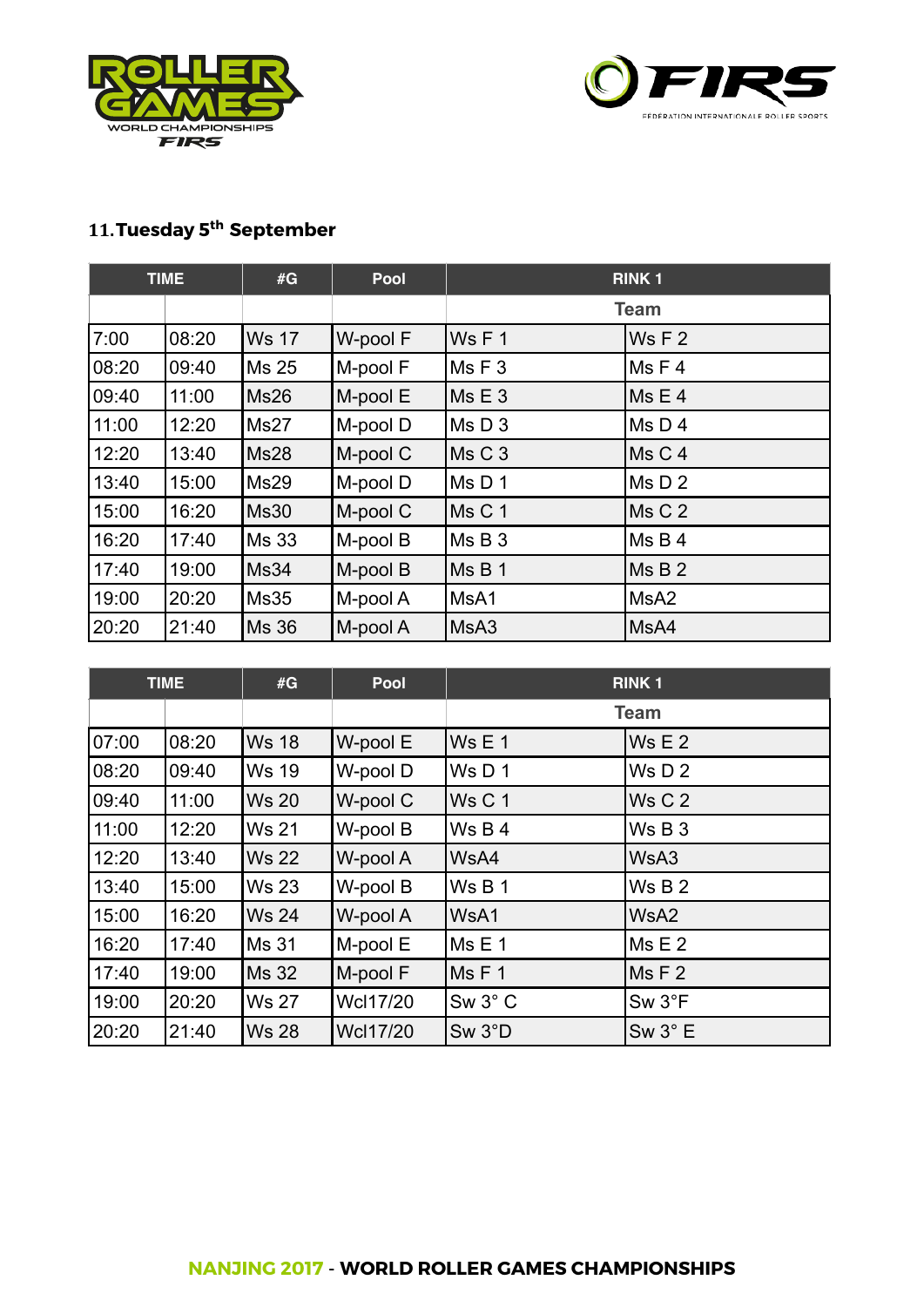



# **12.Wednesday 6th September**

|       | <b>TIME</b> | #G           | <b>Pool</b> | <b>RINK1</b> |                     |
|-------|-------------|--------------|-------------|--------------|---------------------|
|       |             |              |             |              | <b>Team</b>         |
| 07:00 | 8:30        | <b>MS 37</b> | M-barrag    | Ms 1°C       | Ms 1°F              |
| 08:30 | 10:00       | Ms 39        | M-Qf-L1     | Ms 3° C      | Ms 4° F             |
| 10:00 | 11:30       | Ms 40        | M-Qf-L2     | Ms 3° F      | MS 4° C             |
| 11:30 | 13:00       | <b>Ms 41</b> | M-Qf-L3     | Ms 3° D      | $Ms 4^{\circ}E$     |
| 13:00 | 14:30       | Ms 42        | M-Qf-L4     | Ms 3° E      | MS 4°D              |
| 14:30 | 16:00       | <b>Ms 43</b> | M-Qf-M1     | Ms-Lo 37     | Ms 2° E             |
| 16:00 | 17:30       | Ms 44        | M-Qf-M2     | Ms-Lo 38     | MS 2° D             |
| 17:30 | 19:00       | <b>Ms 45</b> | M-Qf-M3     | Ms 4°B       | Ms 2 <sup>°</sup> C |
| 19:00 | 20:30       | Ms 46        | M-Qf-M4     | Ms 4° A      | MS 2° F             |
| 20:30 | 22:00       |              |             |              |                     |

|       | <b>TIME</b> | #G           | Pool        | <b>RINK 2</b>    |                  |
|-------|-------------|--------------|-------------|------------------|------------------|
|       |             |              |             |                  | <b>Team</b>      |
| 07:00 | 8:30        | <b>Ms 38</b> | M-barrag    | MS 1°D           | Ms 1° E          |
| 08:30 | 10:00       | <b>Ws 25</b> | W-barrag    | Ws $1^\circ$ C   | Ws $1^\circ$ D   |
| 10:00 | 11:30       | <b>Ws 26</b> | W-barrag    | Ws $1^{\circ}E$  | Ws $1^\circ$ F   |
| 11:30 | 13:00       | <b>Ws 37</b> | 2) Wcl17/20 | $Ws 3^\circ C$   | Ws 3° D          |
| 13:00 | 14:30       | <b>Ws 38</b> | 2) Wcl17/20 | Ws 3° F          | Ws $3^\circ$ E   |
| 14:30 | 16:00       | <b>Ws 29</b> | Wcl 9/16    | $Sw 4^{\circ} A$ | $Sw 2^{\circ} F$ |
| 16:00 | 17:30       | <b>Ws 30</b> | Wcl-9/16    | $Sw 4^{\circ} B$ | $Sw 2^{\circ}$ C |
| 17:30 | 19:00       | <b>Ws 31</b> | Wcl-9/16    | Sw-Lo # 25       | $Sw 2^{\circ} E$ |
| 19:00 | 20:30       | <b>Ws 32</b> | Wcl-9/16    | Sw-Lo # 26       | $Sw 2^{\circ} D$ |
| 20:30 | 22:00       |              |             |                  |                  |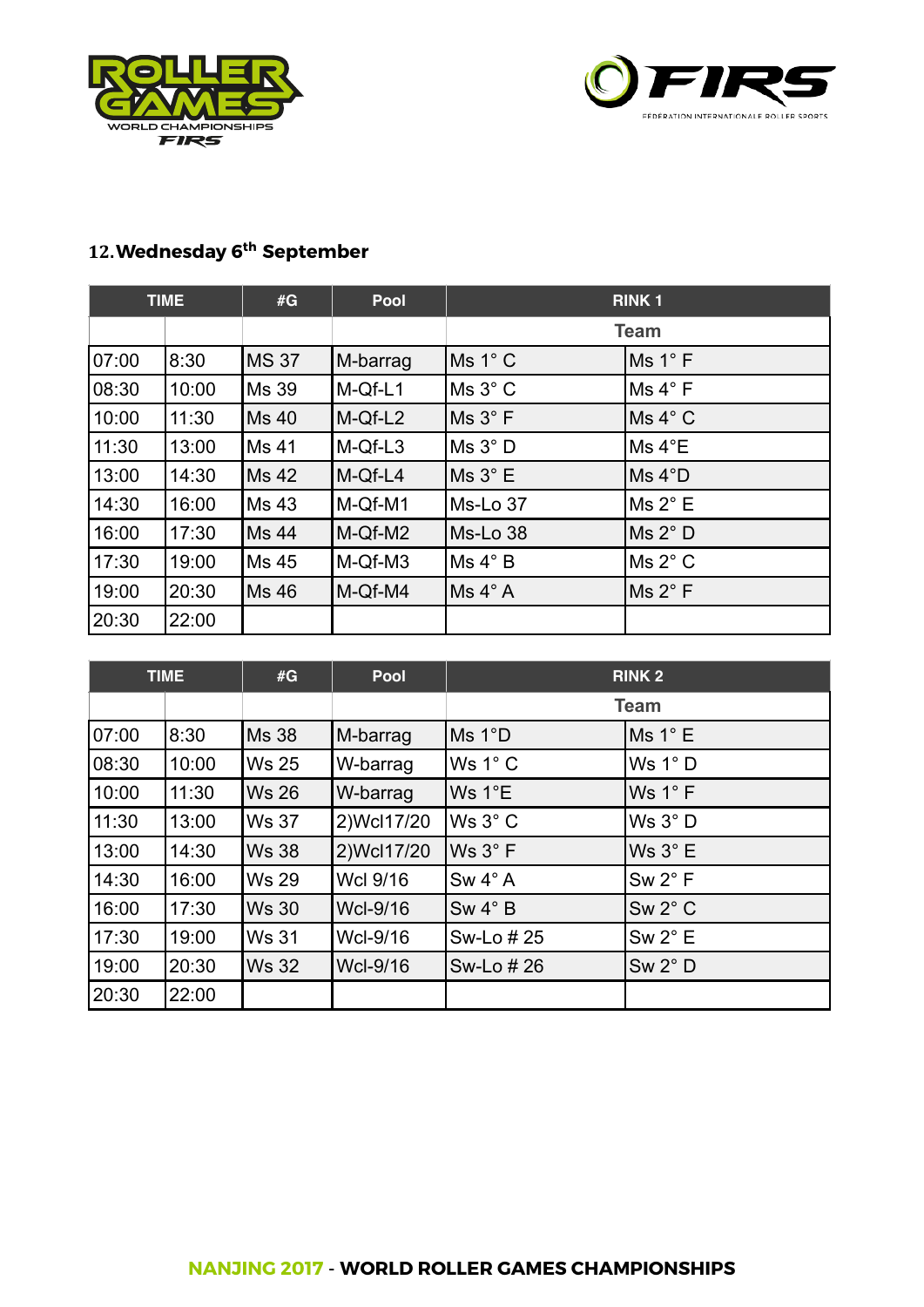



# **13.Thursday 7th September**

|       | <b>TIME</b> | #G           | <b>Pool</b>         | <b>RINK1</b> |             |
|-------|-------------|--------------|---------------------|--------------|-------------|
|       |             |              |                     |              | <b>Team</b> |
| 07:00 | 8:30        | <b>Ms 51</b> | McI 21/24           | Ms-Lo #39    | Ms-Lo #42   |
| 08:30 | 10:00       | Ms 52        | McI 21/24           | Ms-Lo #40    | Ms-Lo #41   |
| 10:00 | 11:30       | <b>Ms 53</b> | Mcl 17/20           | Ms-Wi # 39   | Ms-Wi #42   |
| 11:30 | 13:00       | Ms 54        | Mcl 17/20           | Ms-Wi #40    | Ms-Wi #41   |
| 13:00 | 14:30       |              |                     |              |             |
| 14:30 | 16:00       | Ms47         | M-Qf-H1             | Ms 2° B      | Ms 3° A     |
| 16:00 | 17:30       | <b>Ms48</b>  | M-Qf-H <sub>2</sub> | Ms 2° A      | Ms 3° B     |
| 17:30 | 19:00       | Ms49         | M-Qf-H <sub>3</sub> | Ms 1° B      | Ms-Wi # 37  |
| 19:00 | 20:30       | <b>Ms50</b>  | M-Qf-H4             | MS 1° A      | Ms-Wi # 38  |
| 20:30 | 22:00       |              |                     |              |             |

| <b>TIME</b> |       | #G           | <b>Pool</b>     | <b>RINK 2</b>    |                  |
|-------------|-------|--------------|-----------------|------------------|------------------|
|             |       |              |                 | <b>Team</b>      |                  |
| 07:00       | 8:30  | <b>Ws 39</b> | Wcl13/16        | Sw-Lo # 29       | Sw-Lo #32        |
| 08:30       | 10:00 | <b>Ws 40</b> | Wcl13/16        | Sw-Lo #30        | Sw-Lo # 31       |
| 10:00       | 11:30 | <b>Ws 41</b> | <b>Wcl-9/12</b> | Sw-Wi # 29       | Sw-Wi # 32       |
| 11:30       | 13:00 | <b>Ws 42</b> | Wcl-9/12        | Sw-Wi # 30       | Sw-Wi # 31       |
| 13:00       | 14:30 | <b>Ws 33</b> | W-Qf-1          | $Sw 2^{\circ} B$ | $Sw 3^{\circ} A$ |
| 14:30       | 16:00 | <b>Ws 34</b> | $W-Qf-2$        | $Sw 2^{\circ}A$  | $Sw 3^\circ B$   |
| 16:00       | 17:30 | <b>Ws 35</b> | $W-Qf-3$        | Sw 1°B           | Sw-Wi # 25       |
| 17:30       | 19:00 | <b>Ws 36</b> | W-Qf-4          | $Sw 1^{\circ} A$ | Sw-Wi # 26       |
| 19:00       | 20:30 | <b>Ws 47</b> | <b>Wcl17/20</b> | Ws $3^\circ$ E   | $Ws 3^\circ C$   |
| 20:30       | 22:00 | <b>Ws 48</b> | Wcl17/20        | Ws 3° D          | Ws 3° F          |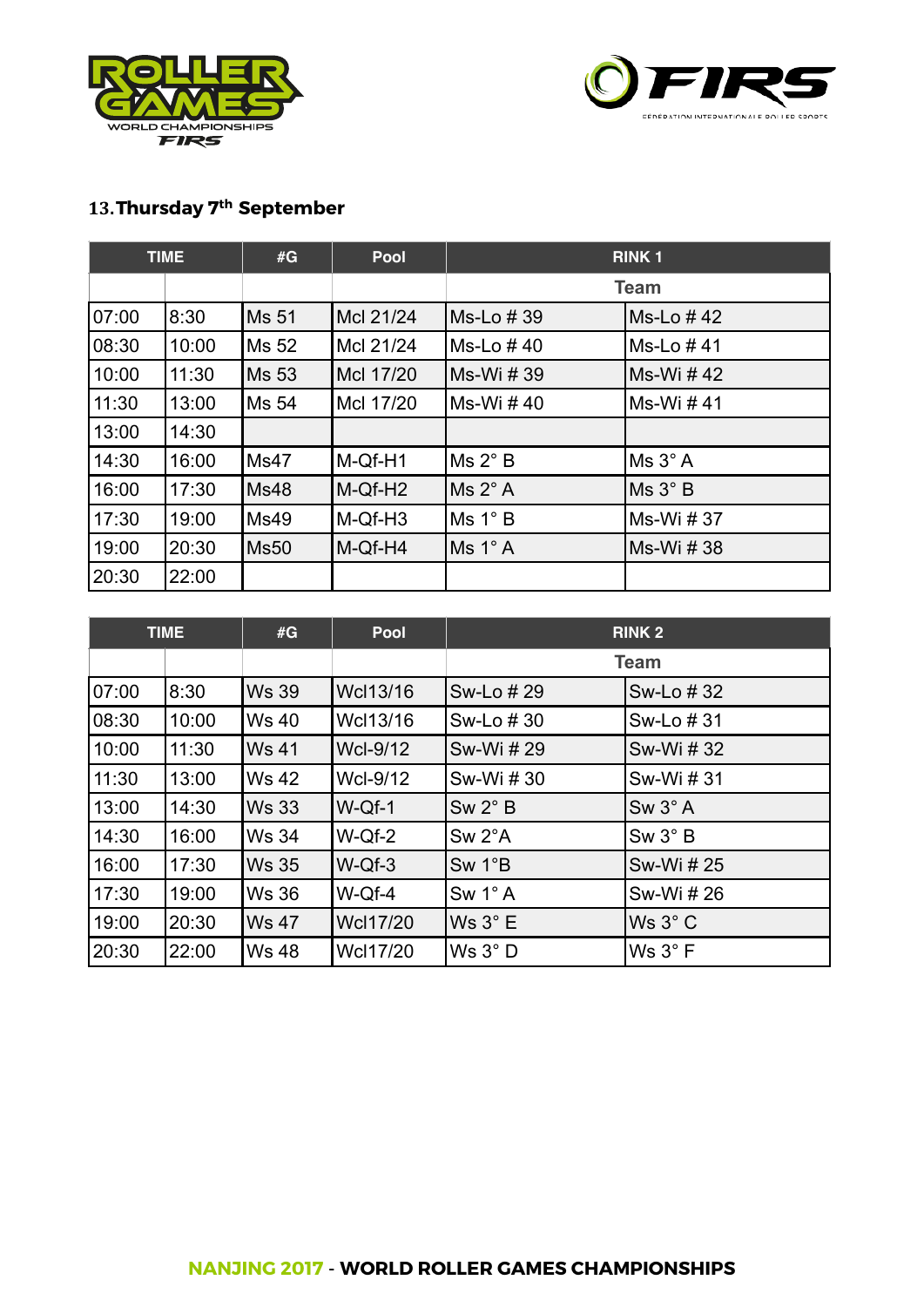



# **14.Friday 8th September**

| <b>TIME</b> |       | #G           | <b>Pool</b> | <b>RINK1</b>    |            |
|-------------|-------|--------------|-------------|-----------------|------------|
|             |       |              |             | <b>Team</b>     |            |
| 07:00       | 8:30  | <b>Ms 63</b> | Mcl 23/24   | Ms - Lo # 51    | Ms-Lo # 52 |
| 08:30       | 10:00 | <b>Ms 64</b> | McI 21/22   | Ms-Wi # 51      | Ms-Wi # 52 |
| 10:00       | 11:30 | <b>Ms 55</b> | Mcl 13/16   | $Ms$ -Lo $#$ 43 | Ms-Lo #46  |
| 11:30       | 13:00 | Ms 56        | McI 13/16   | Ms-Lo #44       | Ms-Lo #45  |
| 13:00       | 14:30 | <b>Ms 57</b> | McI-9/12    | Ms-Wi #43       | Ms-Wi #46  |
| 14:30       | 16:00 | Ms 58        | McI-9/12    | Ms-Wi #44       | Ms-Wi #45  |
| 16:00       | 17:30 | Ms 61        | M-Sf1       | Ms-Wi #47       | Ms-Wi # 50 |
| 17:30       | 19:00 | Ms 62        | $M-Sf2$     | Ms-Wi #48       | Ms-Wi #49  |
| 19:00       | 20:30 | Ms 59        | McI-5/8     | Ms-Lo #47       | Ms-Lo # 50 |
| 20:30       | 22:00 | Ms 60        | McI-5/8     | Ms-Lo #48       | Ms-Lo #49  |
| 22:00       | 23:30 |              |             |                 |            |

| <b>TIME</b> |       | #G           | <b>Pool</b>       | <b>RINK 2</b> |            |
|-------------|-------|--------------|-------------------|---------------|------------|
|             |       |              |                   | <b>Team</b>   |            |
| 07:00       | 8:30  | <b>Ws 43</b> | <b>Wcl-5/8</b>    | Sw-Lo # 33    | Sw-Lo # 36 |
| 08:30       | 10:00 | <b>Ws 44</b> | <b>Wcl-5/8</b>    | Sw-Lo # 34    | Sw-Lo # 35 |
| 10:00       | 11:30 | <b>Ws 45</b> | $W-Sf1$           | Sw-Wi # 33    | Sw-Wi # 36 |
| 11:30       | 13:00 | <b>Ws 46</b> | W-Sf <sub>2</sub> | Sw-Wi # 34    | Sw-Wi # 35 |
| 13:00       | 14:30 | <b>Ws 49</b> | Wcl15/16          | Sw-Lo # 39    | Sw-Lo #40  |
| 14:30       | 16:00 | <b>Ws 50</b> | Wcl13/14          | Sw-Wi # 39    | Sw-Wi #40  |
| 16:00       | 17:30 | <b>Ws 51</b> | Wcl11/12          | Sw-Lo #41     | Sw-Lo #42  |
| 17:30       | 19:00 | <b>Ws 52</b> | Wcl-9/10          | Sw-Wi #41     | Sw-Wi #42  |
| 19:00       | 20:30 | <b>Ws 53</b> | <b>Wcl-7/8</b>    | Sw-Lo #43     | Sw-Lo #44  |
| 20:30       | 22:00 |              |                   |               |            |